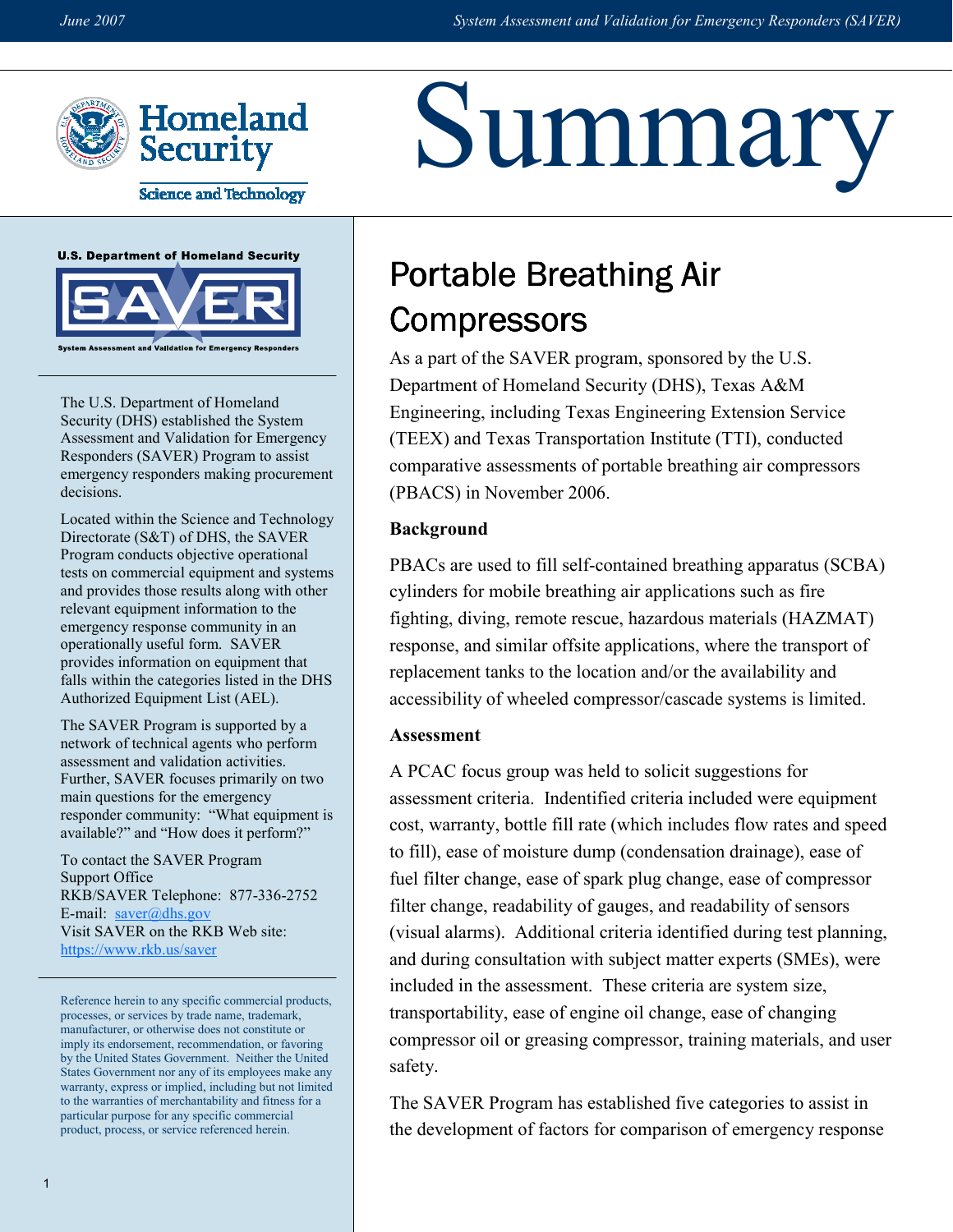

Figure 1. SME Filling a PBAC

equipment assessed by the SAVER Program (affordability, capability, deployability, maintainability, and usability). Criteria selected by the focus group were incorporated into one of the five SAVER categories, and a percentage weight was assigned.

The PBAC focus group identified six scenarios in which the systems are most commonly used, including building collapses, mud slides, trench rescues, mine rescues, tunnels, and shipboard/marine rescues. The test scenario required the SMEs to perform tasks and activities that first responders would encounter while using PBACs in extended operations (figure 1).

The Homeland Security Council scenario used for the PBAC assessment is that an 8.0 earthquake has occurred in the New Madrid Seismic Zone. Because primary air refilling systems and resources are being utilized in building collapse searches and firefighting operations in Memphis, Tennessee, a specialized rescue team with a limited bottle cache and air compressor system is sent to perform a trench collapse search and rescue at a construction site for a

new state highway. Fire responders must transport the compressors, refill spent bottles, and service the compressor units, and necessitated by extended operations.

The following PBACs included in the assessment were identified through a technology and market survey conducted by Texas A&M Enginerring in October 2006, or at trade shows:

- AireTex Compressors, W-31 Gas H (AirTex)
- American Airworks, Fast 35 (American Airworks)
- Bauer Oceanus-G from Industrial Air Services, Inc. (Bauer)
- Mako Compact 6 S from Survival Air Systems (Mako)
- Rix Industries, SA-6G (HE-H)  $(Rix)$

## Assessment Results

In the assessment of the individual PBAC units that made up the test set, the Mako and the American Airworks were the two highest over all rated systems by evaluators. The Rix and the AireTex were the two lowest overall rated systems. The Bauer system held the middle overall rating.

The results are listed by SAVER category in table 1, along with corresponding category weights. Results are on a 100-point scale.

## Mako

SMEs found the Mako system's bottle fill time to be reasonable, with easy-to-read gauges, an easily accessible regulating valve, and a very visible carbon monoxide (CO) sight glass monitor. Maintenance appeared to be very straightforward with easily assessable hardware, while still providing for user and system safety with a protective shroud. The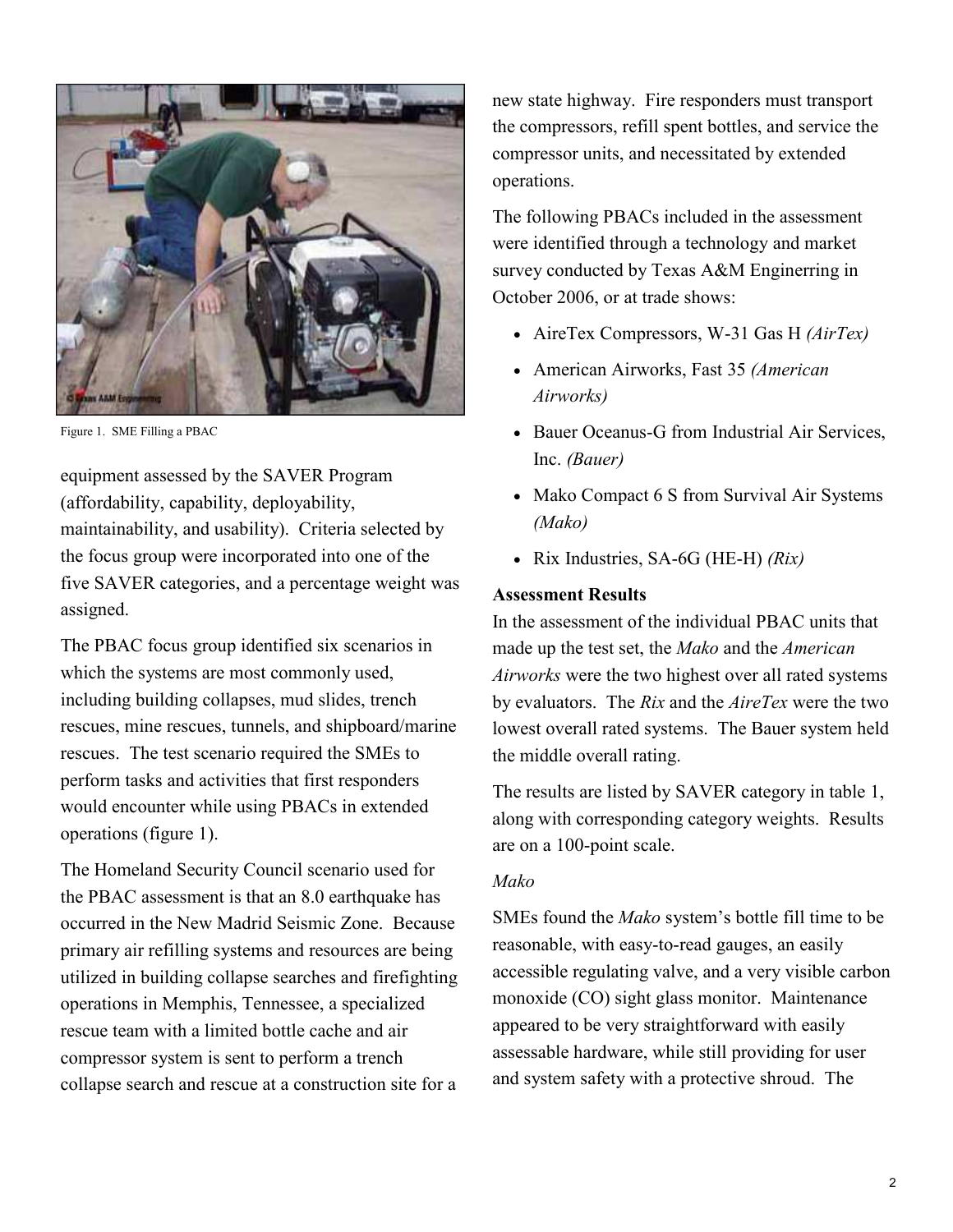| <b>System</b>        | Composite<br><b>Score</b> | <b>Affordability</b><br>(.10 Overall<br><b>Weighting</b> ) | Capability<br><b>.30 Overall</b><br>Weighting) | <b>Deployability</b><br>(.40 Overall<br>Weighing) | Maintainability<br>(.10 Overall<br><b>Weighting</b> ) | <b>Usability</b><br>(.10 Overall<br>Weighting) |
|----------------------|---------------------------|------------------------------------------------------------|------------------------------------------------|---------------------------------------------------|-------------------------------------------------------|------------------------------------------------|
| Mako                 | 81                        | 79                                                         | 66                                             | 89                                                | 89                                                    | 84                                             |
| American<br>Airworks | 79                        | 92                                                         | 65                                             | 86                                                | 87                                                    | 75                                             |
| Bauer                | 69                        | 66                                                         | 68                                             | 65                                                | 90                                                    | 75                                             |
| AireTex              | 57                        | 92                                                         | 50                                             | 48                                                | 86                                                    | 53                                             |
| Rix                  | 57                        | 28                                                         | 100                                            | 28                                                | 65                                                    | 61                                             |

Table 1. SAVER Category and Composite Scores<sup>a</sup>

<sup>a</sup> Scores Containing in the report may be listed in different numerical scale. For the purpose of the SAVER Summary, listed SAVER category scores are unweighted and rounded to the nearest whole number using 100-point scale.

SMEs observed the system as easy to carry and very balanced. They liked the simplicity of the system and the manual.

One SME observed the only drawback was that when the system reached maximum pressure it would kill the engine (as it is designed to do), and he would have to restart the engine again to fill another bottle. The SME felt there was little time to change the bottle, forcing system shutoff every time. All SMEs agreed that they would rank the Mako system first of the five PBAC units that were evaluated.

#### American Airworks

SMEs observed that the American Airworks systems performed well, started easily, easily blend moisture, and had simple to use gauges. The SMEs also found the system very easy to carry, including through doorways.

Although easy to carry, the SMEs though the American Airworks system seemed off balance. One SME thought there might be two little clearance

 to go off when attempting to fill the SCBA bottles to between the handle and engine when carrying with a gloved hand. Another concern was that the pop-off valves were set at 4,500 psi, causing the relief valve 4,500 psi. SEMs thought a widened footprint in the frame of the system would prevent it from tipping over.

#### Bauer

SMEs observed the Bauer system as easy touse and relatively quick in filling bottles. SMEs concurred that it had the best manual of the five compressors. They expressed that the system was easy to carry and was fairly balanced, but if the system was dropped or tipped over, the regulator could snap. SMEs were impressed with the adjustable regulator and the restresistant stainless steel case.

 The SMEs' primary suggestion for improvement was to add quick-disconnect fittings in order to prevent damage to the regulator. Although the compressor system was solidly based, one SME expressed that